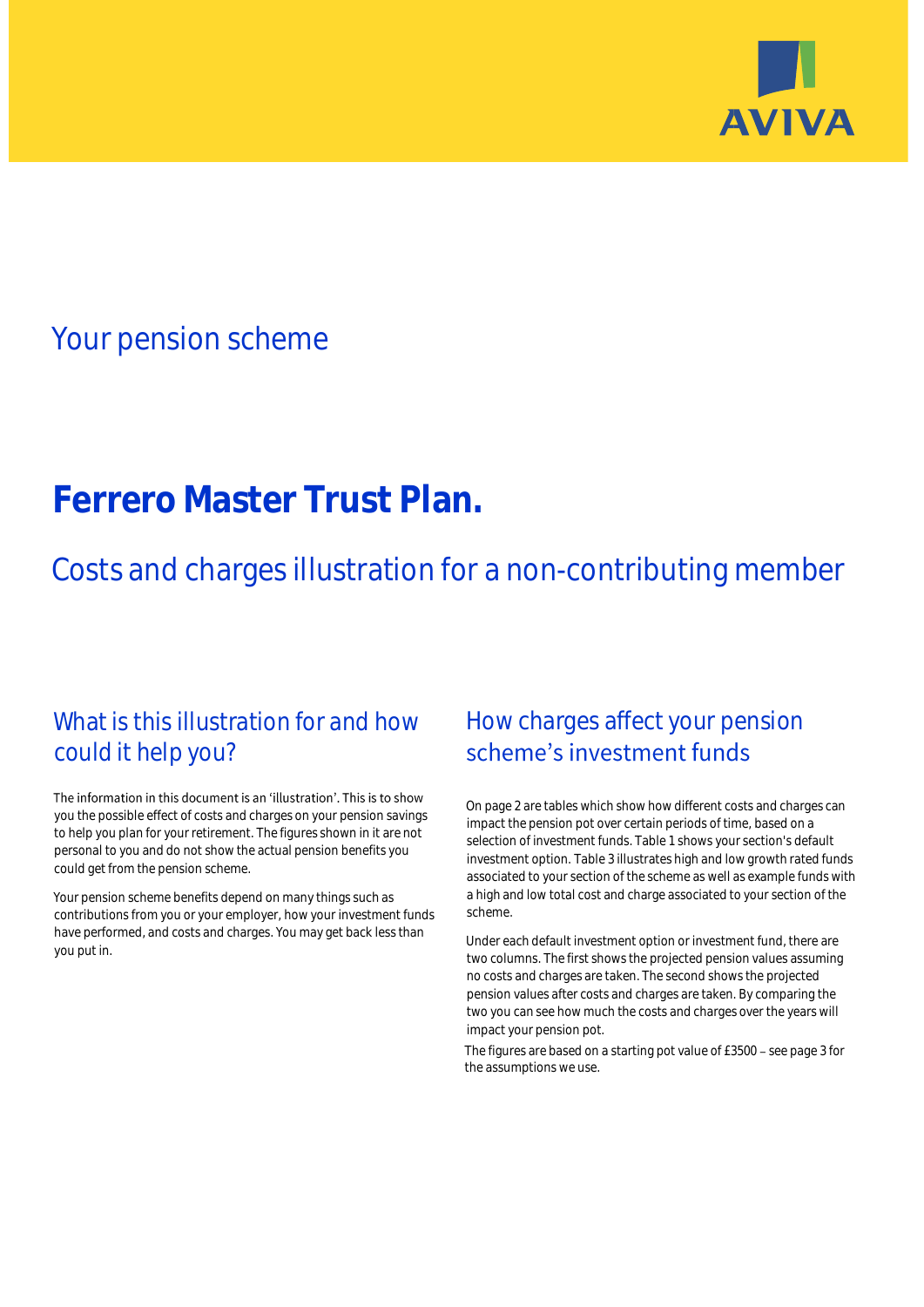### **Table 1**

| Illustration of effect of costs and charges on the Default Investment Option in |                                                                                               |                                    |  |  |  |  |  |  |
|---------------------------------------------------------------------------------|-----------------------------------------------------------------------------------------------|------------------------------------|--|--|--|--|--|--|
| <b>Ferrero Master Trust Plan.</b>                                               |                                                                                               |                                    |  |  |  |  |  |  |
|                                                                                 | <b>My Future</b><br>Assumed growth rate 3.3% (p.a.)<br>Assumed costs and charges 0.54% (p.a.) |                                    |  |  |  |  |  |  |
|                                                                                 |                                                                                               |                                    |  |  |  |  |  |  |
|                                                                                 |                                                                                               |                                    |  |  |  |  |  |  |
| At end of year                                                                  | Projected value assuming no                                                                   | <b>Projected value after costs</b> |  |  |  |  |  |  |
|                                                                                 | costs and charges are taken                                                                   | and charges are taken              |  |  |  |  |  |  |
| $\mathbf{1}$                                                                    | £3,540                                                                                        | £3,520                             |  |  |  |  |  |  |
| $\overline{2}$                                                                  | £3,580                                                                                        | £3,540                             |  |  |  |  |  |  |
| 3                                                                               | £3,610                                                                                        | £3,550                             |  |  |  |  |  |  |
| 4                                                                               | £3,650                                                                                        | £3,570                             |  |  |  |  |  |  |
| 5                                                                               | £3,690                                                                                        | £3,590                             |  |  |  |  |  |  |
| 10                                                                              | £3,890                                                                                        | £3,680                             |  |  |  |  |  |  |
| 15                                                                              | £4,110                                                                                        | £3,780                             |  |  |  |  |  |  |
| 20                                                                              | £4,330                                                                                        | £3,880                             |  |  |  |  |  |  |
| 25                                                                              | £4,570                                                                                        | £3,980                             |  |  |  |  |  |  |
| 30                                                                              | £4,820                                                                                        | £4,080                             |  |  |  |  |  |  |
| 35                                                                              | £5,090                                                                                        | £4,190                             |  |  |  |  |  |  |
| 40                                                                              | £5,310                                                                                        | £4,250                             |  |  |  |  |  |  |
| 45                                                                              | £5,440                                                                                        | £4,240                             |  |  |  |  |  |  |
| 50                                                                              | £5,470                                                                                        | £4,160                             |  |  |  |  |  |  |

### **Table 2**

| List of Funds included in the Default Investment Option |                       |                    |  |  |  |  |  |  |
|---------------------------------------------------------|-----------------------|--------------------|--|--|--|--|--|--|
| <b>Fund name</b>                                        | <b>Total Cost and</b> | <b>Growth Rate</b> |  |  |  |  |  |  |
|                                                         | Charge (p.a.)         | (p.a.)             |  |  |  |  |  |  |
| Av MyM My Future Growth                                 | 0.56%                 | 3.60%              |  |  |  |  |  |  |
| Av MyM My Future Consolidation                          | 0.51%                 | 2.40%              |  |  |  |  |  |  |
|                                                         |                       |                    |  |  |  |  |  |  |
|                                                         |                       |                    |  |  |  |  |  |  |
|                                                         |                       |                    |  |  |  |  |  |  |
|                                                         |                       |                    |  |  |  |  |  |  |
|                                                         |                       |                    |  |  |  |  |  |  |
|                                                         |                       |                    |  |  |  |  |  |  |
|                                                         |                       |                    |  |  |  |  |  |  |
|                                                         |                       |                    |  |  |  |  |  |  |

#### **Aviva Life & Pensions UK Limited.**

Registered in England No. 3253947. Registered office: Aviva, Wellington Row, York, YO90 1WR. Authorised by the Prudential Regulation Authority and regulated by the Financial Conduct Authority and the Prudential Regulation Authority. Firm Reference Number 185896. **aviva.co.uk** TEMP GFI NG071309 09/2018